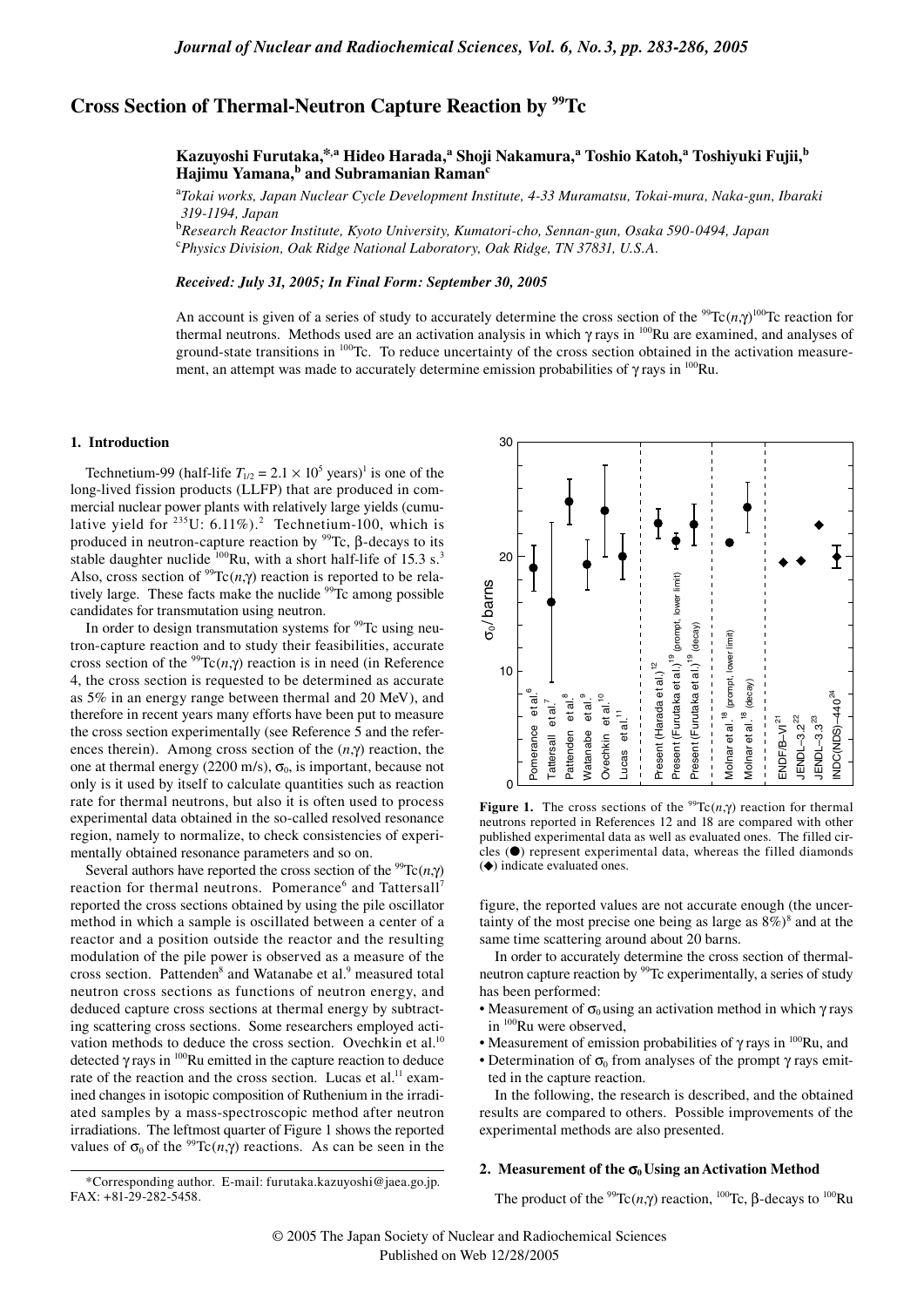with  $T_{1/2} = 15.3$  s; most of the decays (93%) directly go to the ground state of <sup>100</sup>Ru, but a part of the intensity feeds its excited states. The excited states eventually deexcite by emitting some γ rays, the most intense ones being 540-keV and 591-keV ones, and produce stable <sup>100</sup>Ru nuclei in its ground state. Therefore, by counting these  $\gamma$  rays in <sup>100</sup>Ru, one can deduce the number of 100Ru nuclei produced, and consequently reaction cross section, if the numbers of target nuclei and irradiated neutrons as well as the emission probabilities of the γ rays are known.

The details of the experiment have been presented elsewhere, $^{12}$  and so here it's described only briefly. Four irradiation samples of ammonium pertechnetate containing ~370 kBq of  $99$ <sup>99</sup>Tc were used in the measurement; the number of  $99$ Tc nuclei in each sample was determined through β-ray counting using a liquid scintillation detector and weighing. Each sample was irradiated by neutrons for 2 minutes using a rotary specimen rack of the TRIGA MARK II reactor of Rikkyo University. At the irradiation position, the thermal neutron flux was  $5 \times 10^{11}$ *n*/cm<sup>2</sup>/s and the epithermal index in the Westcott's convention was 0.033. Each sample was irradiated four times, two with a surrounding Cd capsule and two without, with 40 minutes of cooling in between. The neutron flux at the irradiation position was measured separately between the Tc irradiations by using Co/Al and Au/Al alloys as activation detectors. After each irradiation, γ rays emitted from the sample were measured using a high purity Ge detector with 90% relative efficiency and 2.1 keV FWHM at 1.33 MeV. The distance between the sample and the front surface of the detector endcap was 100 mm.

In the observed spectra, peaks due to the 540- and 591-keV γ rays were clearly identified. From the peak counts of these γ rays, reaction rates of the capture reaction were deduced and analyzed based on a modified version of Westcott's convention. With the emission probabilities for the two  $\gamma$  rays listed in Reference 13, after a correction of summing-coincidence effect, the cross section was deduced. We have adopted the cross section obtained from the analysis of the 540-keV  $\gamma$  ray. The value obtained is  $22.9 \pm 1.3$  b.<sup>12</sup> The result agrees well with the values reported in References 8 and 10, but about 3 barns higher than that listed in References 6, 7, 9, and 11. Note that the uncertainty of the emission probability is not included in the error. By including the uncertainty, the result would be  $22.9 \pm 2.6$  b.<sup>12</sup> As is easily seen, the overall accuracy can be largely improved by reducing the uncertainty of the emission probability.

## **3. Measurement of Emission Probabilities of** γ **rays in 100Ru**

The emission probabilities listed in Reference 13 are based on the study done by Berzins et al.<sup>14</sup> In the study, the number of (β, 591-keV γ) coincidences per emitted γ ray were measured by using a NaI(Tl) and a plastic scintillator as a  $γ$ - and β-ray detector, respectively. Neglecting indirect β feeding to the 1131-keV state, the authors have deduced the  $\beta$  feeding to the 1131-keV level as 5.7%. The authors did not quote the uncertainty of the value; in Reference 15 the uncertainty was estimated to be about 16%. The uncertainties of the absolute intensity of the 540-keV γ ray quoted in References 1 and 13 are 17.14% and 10%, respectively, which are rather large. In order to determine emission probabilities of the  $\gamma$  rays in <sup>100</sup>Ru and to estimate their uncertainties accurately, a β−γ coincidence system has been developed which consist of a plastic scintillation detector as a β detector and a large-volume high-purity germanium detector as a γ detector,<sup>16</sup> and applied to an experiment.<sup>3</sup>

The experiment has been performed at the Kyoto University Research Reactor Institute. Samples of technetium containing 5 kBq of <sup>99</sup>Tc were irradiated for 15 s using one of the pneumatic irradiation tubes of the research reactor in the institute. The neutron flux at the irradiation position is  $2.3 \times 10^{13}$  *n*/cm<sup>2</sup>/s for thermal and  $8.4 \times 10^{11}$  *n/cm<sup>2</sup>/s* for epithermal neutrons. After each irradiation, the sample was placed between the

detectors and coincidence measurement was done for at least 120 s. The distances between the sample and the front surfaces of the detectors were 30 mm and 100 mm for γ- and β-ray detectors, respectively. In some of the measurements an acrylic plate (16 mm in thickness) was inserted between the sample and the β-ray detector to prevent the β-ray from entering the detector and to estimate the sensitivity of the detector to  $\gamma$  rays. A total of 99 measurements were done.

From the observed  $\beta$  and  $\gamma$  spectra, ratios of the number of β−γ coincidences to the number of β rays are deduced for 540 and 591-keV γ rays as functions of applied β-ray detection thresholds. By extrapolating the functions to vanishing threshold value, the effect of the β detection threshold to the ratio was eliminated. After making corrections of summing-coincidence effect and γ-ray sensitivity in the β detector, the emission probabilities of the 540- and 591-keV γ rays were obtained as  $6.6 \pm 0.5\%$  and  $5.5 \pm 0.3\%$ , respectively. The obtained results agree with that reported in Reference 1 within limits of errors, but are a little bit smaller. The estimated errors are much smaller than those quoted in Reference 1.

#### **4. Measurement of the**  $\sigma_0$  **from Yields of the Prompt γ rays**

In a separate series of study, one of the present authors has demonstrated the great capabilities of determining the cross sections of the neutron capture reactions, by detecting  $\gamma$  rays in singles measurements with a sensitive detection system and constructing level schemes.<sup>17</sup> In the study, prompt  $\gamma$  rays emitted in neutron capture reactions by nuclides with masses up to 60 were measured, and almost complete decay schemes were constructed by analyzing the obtained data based on the Rydberg-Ritz combination principle. By summing up intensities of primary transitions from a capturing state or of secondary ones to the ground state of a nuclide, one can deduce cross section of the reaction. The method was applied to a measurement of  $\sigma_0$  of the <sup>99</sup>Tc(*n*, $\gamma$ ) reaction. Results of a study along the same line have been published recently.<sup>18</sup>

The details of the study have already presented in Reference 19 and here only brief description is given. The measurement of γ rays was done at the Los Alamos National Laboratory Omega West Reactor. A metallic sample of  $99$ Tc (84.6 mg) was placed in the thermal column of the internal target facility at the reactor. The target position was 1.5 m from the edge of the reactor core and the thermal neutron flux was  $\sim 6 \times 10^{11}$  *n*/cm<sup>2</sup>/s and the Cd(In) ratio was  $\approx 2000$ . γ rays were measured with a spectrometer consisting of 30-cm<sup>3</sup> coaxial intrinsic Ge detector positioned inside a 20-cm-diameter by 30-cm-long NaI(Tl) annulus; The annulus is optically divided into two halves. The spectrometer was located 6.3 m from the target position and was operated either in the Compton-suppressed(CS) mode or in the pair-spectrometer(PS) mode.  $\gamma$  rays with energies of up to ~3 MeV (~11 MeV) were measured in the CS (PS) mode. Energies of the  $\gamma$  rays were calibrated with the prompt  $\gamma$  ray from the  ${}^{1}H(n,\gamma)$  reaction plus the annihilation radiation in the CS mode; in PS mode, the calibration was done with the prompt γ rays emitted in the <sup>14</sup>N(*n*,γ) reaction using a melamine (C<sub>3</sub>H<sub>3</sub>N<sub>6</sub>) sample. Calibration of detection efficiencies were done with a set of standard sources (CS) and relative intensities of the γ rays in 14N(*n*,γ) reaction (PS). Absolute intensities were determined through measurements in which the target was irradiated together with a 100.0-mg  $CH<sub>2</sub>$  standard; the recommended value of  $\sigma_0 = 332.6 \pm 0.7$  mb was used for the <sup>1</sup>H(*n*, $\gamma$ ) reaction.

Figure 2 shows a selected portion of the observed spectrum in the CS mode. Many γ rays were observed in both modes, including the 540-and 591-keV  $\gamma$  rays in <sup>100</sup>Ru. Gamma-ray peaks observed in both modes are analyzed and the energies as well as the intensities were determined. The obtained data in both modes are combined, and after elimination/correction of background, a total of 1086  $\gamma$  rays were assigned to be emitted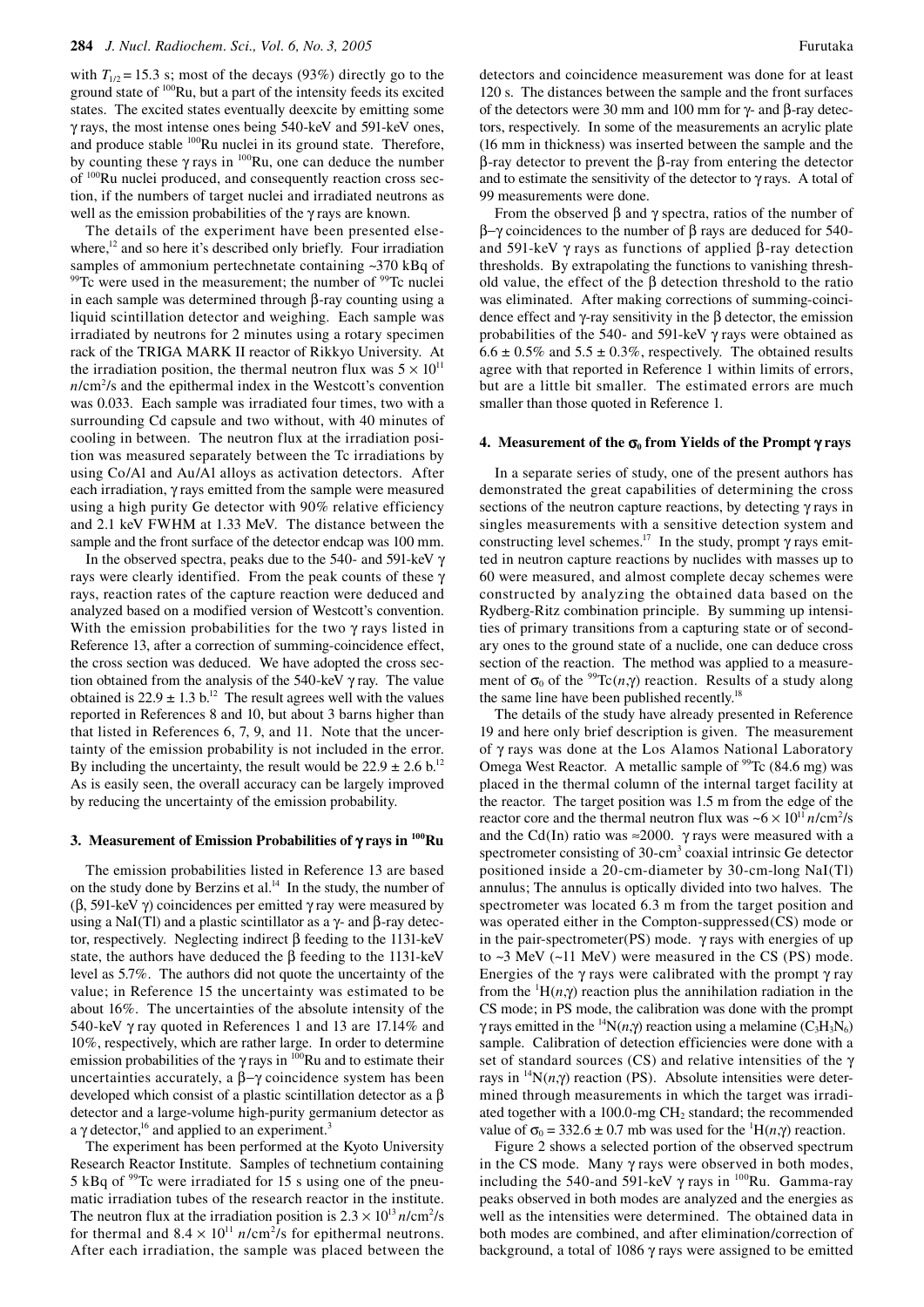

**Figure 2.** A selected portion of the observed spectrum in the prompt γ-ray measurement emitted in 99Tc(*n*,γ) reaction, in the CS mode. The assigned ground-state transitions are indicated. The two intense γ rays in 100Ru, namely 540- and 591-keV γ rays, are also clearly seen.

in the capture reaction. Starting from a skeleton level scheme built from the available data, a decay scheme was constructed by analyzing the observed γ rays using the Rydberg-Ritz combination principle. A total of 88 γ rays have been incorporated into the level scheme consisting of 36 bound levels including eight new ones. Among these, six were assigned as transitions to the ground state, namely 172.21-, 223.48-, 263.58-, 340.99-, 355.67- and 458.7-keV ones. From the intensities of the groundstate transitions and their internal conversion coefficients calculated using the code HSICC,<sup>20</sup>  $\sigma_0$  was obtained as 21.37  $\pm$ 0.68 b; the value should be regarded as a lower limit, because the constructed decay scheme is far from complete and there may be more ground-state transitions which were not incorporated into the scheme. From the yields of the  $\gamma$  rays in <sup>100</sup>Ru observed simultaneously, the cross section was also deduced; the obtained value is  $22.8 \pm 1.8$  b. In Figure 1 the obtained results are compared with other experimental/evaluated data.

## **5. Discussion**

Figure 1 compares the values of cross section of the <sup>99</sup>Tc( $n, \gamma$ ) reaction for thermal neutrons reported in References 12 and 19 with other published experimental data as well as evaluated ones. At first glance, the results obtained from the yields of prompt γ rays in References 18 and 19 look very accurate; these values should be regarded as lower limits of the cross section, because there may be more ground-state transitions left unobserved/unassigned. Some of the evaluated values are smaller than these lower limits, reflecting the older values around 20 b; the present authors recommend to revise the values to larger ones. Although the results obtained from the prompt γ-ray measurements demonstrate a possibility to accurately determine cross sections from prompt γ-ray measurements, it seems very difficult and tedious to construct complete level schemes by incorporating thousands of observed γ rays. Therefore, subsidiary methods are highly desirable. A possible method would be the one that enables one to estimate unobserved portion of the intensities of the prompt γ rays from those of the observed ones.

The uncertainties of the cross section reported in References 18 and 19 obtained in the activation measurements are still larger than the requested one in Reference 4, because the uncertainties of the emission probabilities of the  $\gamma$  rays in  $^{100}$ Ru are not yet small enough. Figure 3 shows a comparison of the ratios of the intensity of the 591-keV γ ray to that of the 540 keV one calculated from the data in References 3, 14, 18, and 19. The ratios obtained from the newer and improved data in References 18 and 19 published after Reference 3, clearly indicate that the ratio that was obtained from the γ-ray emission probabilities in Reference 3, is a little bit too large. Thus, the accuracy of the emission probabilities should be improved further. To determine γ-ray emission probabilities accurately, 2 or 4π β−γ coincidence measurements are usually done; in the method, it is not difficult to determine emission probabilities



**Figure 3.** Ratios of the intensity of 591-keV  $\gamma$  ray in <sup>100</sup>Ru to that of 540-keV one.

with uncertainties of less than a percent. However, the short half-life of <sup>100</sup>Tc makes it difficult to apply the technique to the cross section measurements. One possible way would be to do the measurement with a neutron beam on-line.

#### **6. Conclusion**

Results are presented of a series of study to determine cross sections of <sup>99</sup>Tc( $n, \gamma$ ) for thermal neutrons. In spite of the efforts, the attained accuracy doesn't meet the requests, and further improved measurements are in need.

**Acknowledgements.** The present work has been carried out in part under the Visiting Researcher's Program of the Research Reactor Institute, Kyoto University. A part of the present work has been done as the collaboration between Japan Nuclear Cycle development institute (JNC) and Oak Ridge National Laboratory (ORNL) operated by UT-Battelle, LLC, under the contract No. FERD-01-2094. A part of the experimental work in the present study was sponsored by the U.S. Department of Energy, under Contract No. DE-AC05-00OR22725 with UT-Battelle, LLC.

## **References**

- (1) R. B. Firestone, C. M. Baglin, and S. Y. Chu, *Table of Isotopes*, *8th ed. (1998 Update with CD-ROM)*, (John Wiley & Sons, New York, 1998).
- (2) H. Ihara (Ed), JAERI-M 89-204, (1989).
- (3) K. Furutaka, S. Nakamura, H. Harada, T. Katoh, T. Fujii, and H. Yamana, J. Nucl. Sci. Tech. **38**, 1035 (2001).
- (4) NEA Nuclear Science Committee, Working Party on International Evaluation Co-operation Subgroup C, *The NEA High Priority Nuclear Data Request List*, (Status in March 2001).
- (5) K. Kobayashi, S. L. Lee, S. Yamamoto, and T. Kawano, Nucl. Sci. and Eng. **146**, 209 (2004).
- (6) H. Pomerance, ORNL-1975, p. 31 (1975).
- (7) R. B. Tattersall, H. Rose, S. K. Pattenden, and D. Jowitt, J. Nucl. Energy, Part A **12**, 32 (1960).
- (8) N. J. Pattenden, *Proc. 2nd Int. Conf. Peaceful Uses of Atomic Energy, Geneva*, 1958, vol. 16, p. 44. (1958).
- (9) T. Watanabe and S. D. Reeder, Nucl. Sci. and Eng. **41**, 188 (1970).
- (10) V. V. Ovechkin, D. F. Rau, and V. S. Rudenko, *Proc. 2nd Conf. on Neutron Physics, Kiev,* 1973, Vol.2, p. 131 (1974).
- (11) M. Lucas, R. Hagemann, R. Naudet, C. Renson, and C.